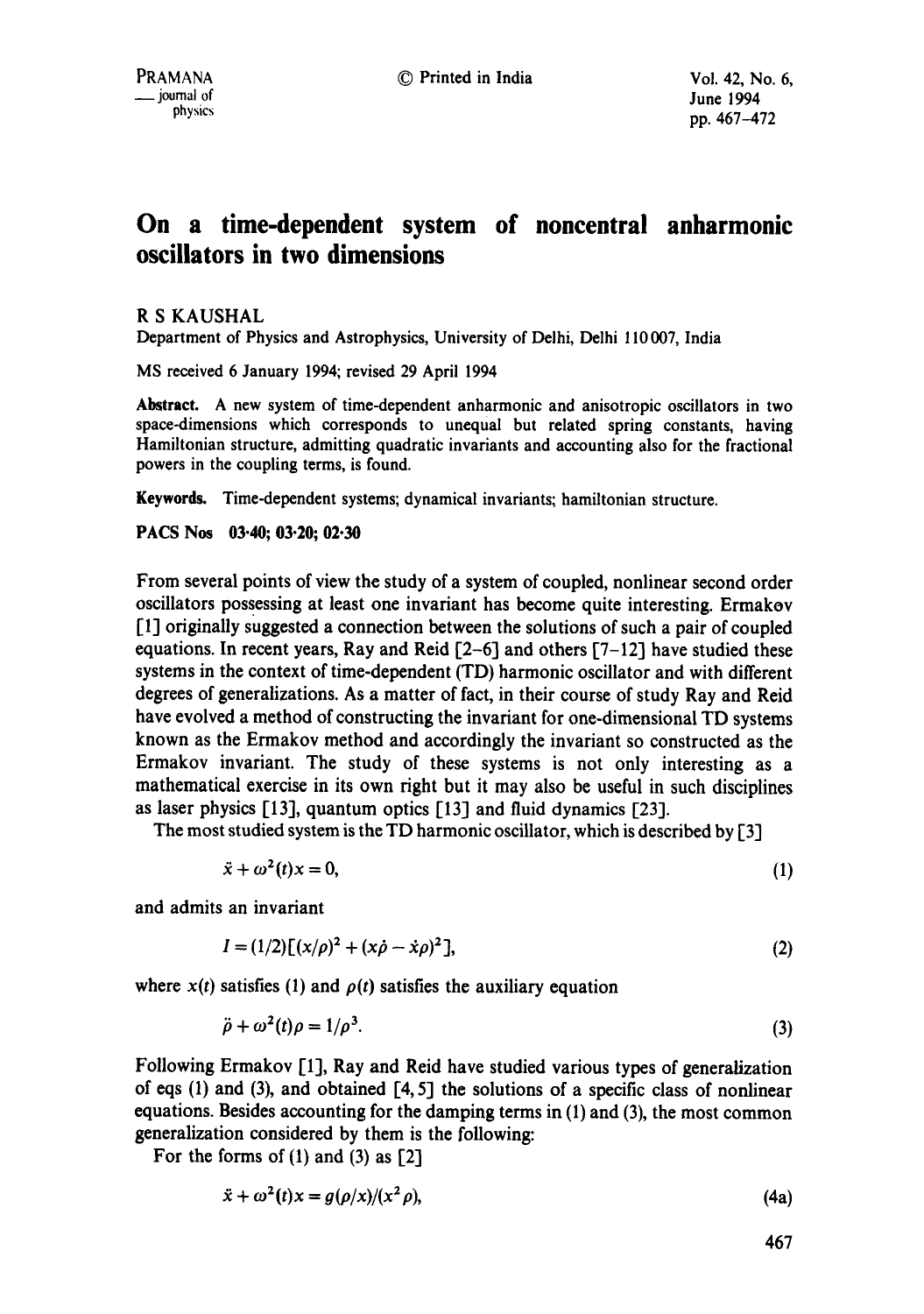*R S Kaushal* 

$$
\ddot{\rho} + \omega^2(t)\rho = f(x/\rho)/(x\rho^2),\tag{4b}
$$

the invariant (2) takes the form

$$
I = (1/2)[\phi(x/\rho) + \theta(\rho/x) + (x\dot{\rho} - \dot{x}\rho)^2]
$$
 (5)

with

$$
\phi(x/\rho)=2\int^{(x/\rho)}f(u)\mathrm{d}u;\quad\theta(\rho/x)=2\int^{(\rho/x)}g(u)\mathrm{d}u.
$$

As a special case while  $x(t)$  satisfies (1),  $\rho(t)$  is also found [4] to satisfy

$$
\ddot{\rho} + \omega^2(t)\rho = 1/(x\rho^2) \sum_i c_i (x/\rho)^{2m} i^{-1}, \quad (i = 1, 2, ...)
$$
 (6)

where  $c_i$  and  $m_i$  are arbitrary constants. For  $i = 1$  and 2, and with  $m_1 = (m - 2)/2$ ,  $m_2 = (2m - 2)/2$ , eq. (6) becomes

$$
\ddot{\rho} + \omega^2(t)\rho = c_1 x^{m-4} \rho^{1-m} + c_2 x^{2m-4} \rho^{1-2m}.
$$
 (7)

Among other generalizations considered by Reid and Ray [5], one is in connection with the nonlinear superposition law for the solutions of higher order nonlinear equations. Such a generalization however is not of much interest in the present context. It may be mentioned that all the above generalizations of Ermakov systems are essentially for one-dimensional TD systems (in fact, for the one-dimensional TD harmonic oscillator) and  $\rho(t)$  appears as an auxiliary variable needed to provide the invariant for the corresponding TD system. On the other hand,  $\rho(t)$  also plays a specific role while looking for a physical interpretation of the derived invariant [12]. In any case, it does not imply the generalization of Ermakov systems to higher spacedimensions. Further, in obtaining (7) the choices of  $m_1$  and  $m_2$  in (6) seem rather ad hoc.

Other generalizations of Ermakov systems have recently been considered by Leach [10] and Athorne [11]. Leach finds an explanation for the nature of the Ermakov system described by

$$
\ddot{x}_1 + \omega^2(t)x_1 = g_1(x_2/x_1)/x_1^3,\tag{8a}
$$

$$
\ddot{x}_2 + \omega^2(t)x_2 = f_1(x_2/x_1)/x_2^3,\tag{8b}
$$

in terms of a symmetry algebra. In this case, a transformation of time- and spacevariables, namely  $T = \cot(\int \rho^{-2} dt)$ ;  $X = \rho^{-1}x_1 \csc T$ ;  $Y = \rho^{-1}x_2 \csc T$ , eliminates  $\omega^2(t)$  from eqs (8) and the newly introduced variable  $\rho$  is found to satisfy an equation of the type (3). On the other hand, Althorne makes use of this symmetry algebra of Leach to analyse a Kepler-Ermakov system of the type  $\ddot{x} + \omega^2(t)x = v(x)/r^3$ , by setting  $\omega^2(t) = 0$ . Another interesting system studied in this context is that of coupled Pinney's equations [15, 16]

$$
\ddot{x}_1 + \omega^2(t)x_1 = \beta x_1^{-3} - \alpha x_1 x_2^{-4},\tag{9a}
$$

$$
\ddot{x}_2 + \omega^2(t)x_2 = \delta x_2^{-3} - \gamma x_2 x_1^{-4}.
$$
 (9b)

In this case, however, there remains [14], in general, a difficulty of finding a Hamiltonian structure. In the absence of such a structure the system remains of least physical interest. For example, for the system (9) the Hamiltonian structure exists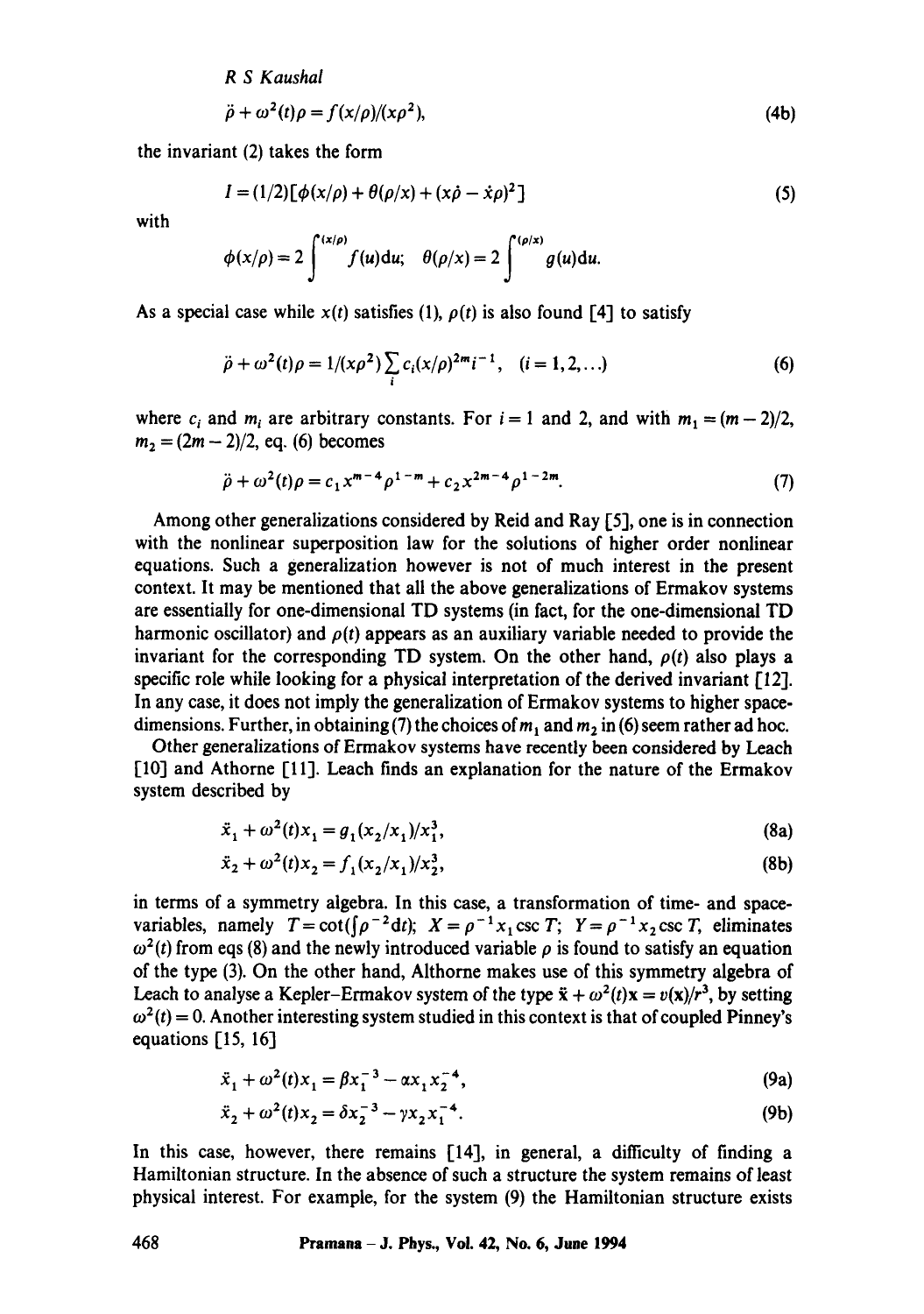[16] only for  $\alpha = 3\delta$ ,  $\gamma = 3\beta$  and with a kinetic term of hardly any physical interest. In spite of the fact that the invariant associated with this system can be constructed explicitly, this system does not turn out [11] to be integrable even for  $\omega(t) =$  constant, i.e. even in a time independent case.

It may be mentioned that the variable  $x_2(t)$  in (9) can, in principle, be regarded as  $p(t)$  of (3) or of (6), and is, in fact, a variable in the second space dimension. On the other hand, the system studied by Leach (cf. eqs (8)) no doubt reduces to the Ray and Reid-form (4) on redefining  $g_1$  and  $f_1$  as

$$
g_1(x_2/x_1) = (x_1/x_2)g(x_1/x_2), \quad f_1(x_2/x_1) = (x_2/x_1)f(x_2/x_1)
$$

but is structurally different from (4) in the sense that  $\rho$ -equation now appears as a by-product of the transformation. Also, in the work of Ray and Reid the  $\rho$ -equation (3) is a prerequisite for the existence of the invariant (2). Thus, eqs (8) and (9) although describe certain TD coupled oscillators in two dimensions (with equal spring constants along each dimension) but without any auxiliary equation. Now the question arises as to what are the Ermakov systems in two dimensions which remain integrable and also retain the Hamiltonian structure at the same time. In what follows we suggest a class of Ermakov-type systems in two dimensions which (i) deals with unequal but related spring constants, (ii) ensures, in general, a Hamiltonian structure, (iii) admits quadratic (in momenta) invariants,  $(iv)$  can involve fractional powers in the coupling terms, and (v) involves a pair of auxiliary equation in a natural manner. To the best of our knowledge, all these features in a time-dependent system have not been considered so far.

In the present work, we consider a two-dimensional system,

$$
V(x_1, x_2, t) = \alpha_1(t)x_1^2 + \alpha_2(t)x_2^2 + \beta(t)x_1^m x_2^n.
$$
 (10)

It is found [17] that this system admits a quadratic invariant only for the case when the arbitrary numbers m and n satisfy the condition  $m + n = -2$  and  $\beta$  is a constant. Due to symmetry considerations, we investigate here a system described by the Lagrangian,

$$
L = (1/2)(\dot{x}_1^2 + \dot{x}_2^2) - \alpha_1(t)x_1^2 - \alpha_2(t)x_2^2 - \beta_{10}x_1^{-2-n}x_2^n - \beta_{20}x_1^n x_2^{-2-n}.
$$
 (11)

Before we proceed further a few remarks about this general form are in order: (i) Invariants corresponding to some special cases of  $(11)$  (particularly, when *n* is an integer, namely  $n = -1$ , 0 and +1) are derived earlier [17] using the rationalization method [17-19]. In (11) while  $\beta_{10}$  and  $\beta_{20}$  are constants, they can be time-dependent for  $n = 0$ . The results corresponding to fractional values of n will be discussed later as a special ease. (ii) The dynamical algebraic approach [9] when extended to two-dimensional systems also leads [20] to the form (I1) as a result of the closer property of the associated Lie algebra. From the rationalization of the 'potential' equation [17-19] for the system (11), the coefficient functions  $a_i(x_1, x_2, t)$  and  $a_{ij}(x_1, x_2, t)$  in the invariant

$$
I = a_0 + a_1 \dot{x}_1 + a_2 \dot{x}_2 + (1/2)(a_{11} \dot{x}_1^2 + 2a_{12} \dot{x}_1 \dot{x}_2 + a_{22} \dot{x}_2^2)
$$
(12)

turn out to be

$$
a_{11} = a_{22} = \psi_3(t); \quad a_{12} = 0,
$$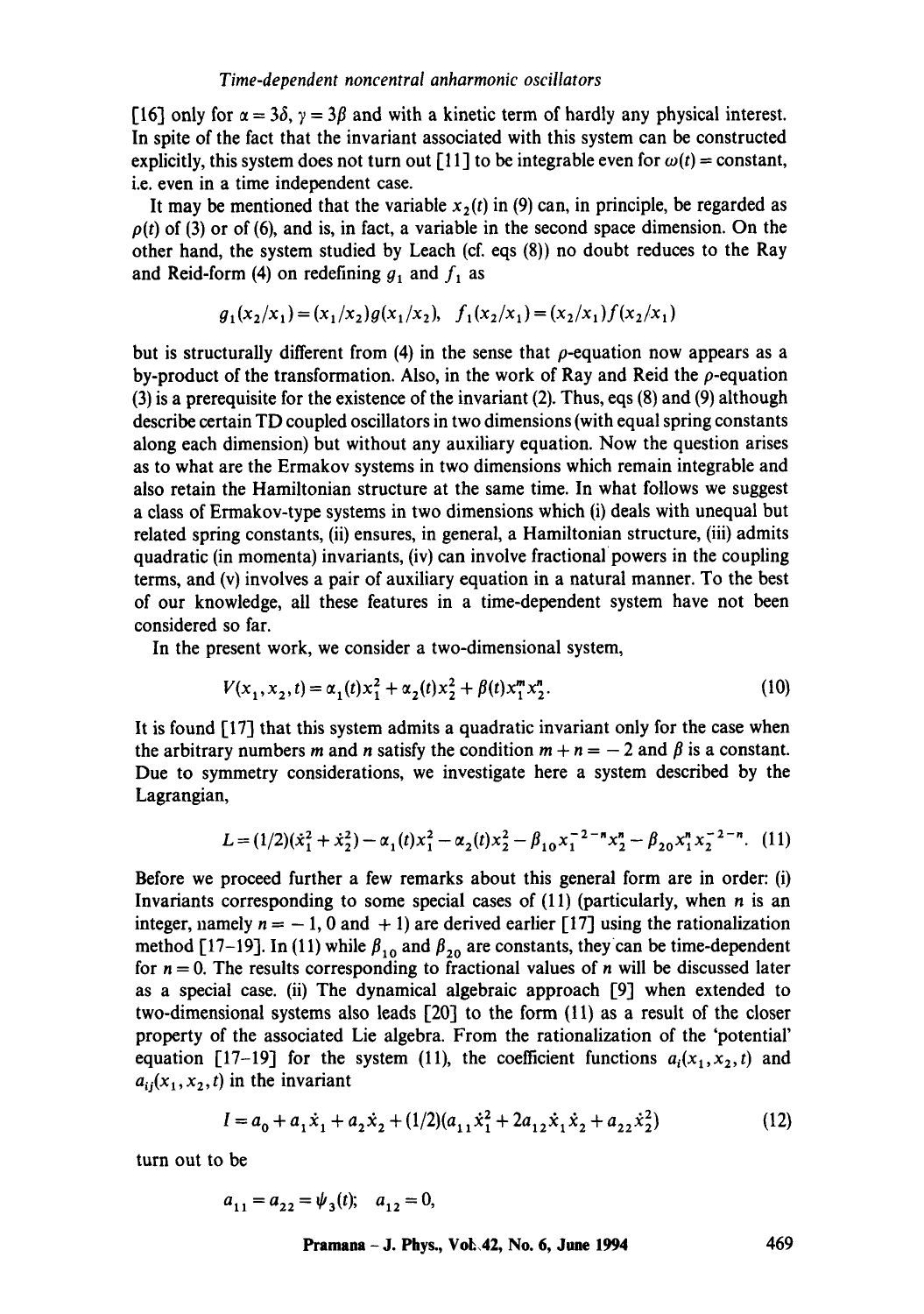### *R S Kaushal*

as

$$
a_1 = -(1/2)(\dot{\psi}_3 x_1 + c_5 x_2 - \psi_7); \quad a_2 = -(1/2)(\dot{\psi}_3 x_2 - c_5 x_1 - \psi_6),
$$

where  $c_i$  are the arbitrary constants and  $\psi_i = \psi_i(t)$ , are the arbitrary functions. A unique expression for  $a_0$  can be obtained from the integration of the equations [17,18]

$$
\partial a_0 / \partial x_1 = a_{11} (\partial V / \partial x_1) - \partial a_1 / \partial t; \quad \partial a_0 / \partial x_2 = a_{22} (\partial V / \partial x_2) - \partial a_2 / \partial t, \n\partial a_0 / \partial t = a_1 (\partial V / \partial x_1) + a_2 (\partial V / \partial x_2) \n a_0 = \{ \alpha_1 \psi_3 + (1/4) \psi_3 \} x_1^2 + \{ \alpha_2 \psi_3 + (1/4) \psi_3 \} x_2^2 + \beta_{10} \psi_3 x_1^{-2 - n} x_2^n + \n+ \beta_{20} \psi_3 x_1^n x_2^{-2 - n},
$$
\n(13)

provided  $\psi_3$ ,  $\alpha_1$  and  $\alpha_2$  satisfy the equations

$$
(1/4)\ddot{\psi}_{3} + 2\alpha_{1}\dot{\psi}_{3} + \dot{\alpha}_{1}\dot{\psi}_{3} = 0; \qquad (14a)
$$

$$
(1/4)\ddot{\psi}_{3} + 2\alpha_{2}\dot{\psi}_{3} + \dot{\alpha}_{2}\dot{\psi}_{3} = 0. \tag{14b}
$$

and  $c_5 = \psi_6 = \psi_7 = 0$ . Equations (14a) and (14b) further provide  $\psi_3(t)$  as

$$
\psi_3(t) = c_3(\alpha_1 - \alpha_2)^{-1/2},\tag{15}
$$

with a constraint on the potential parameters  $\alpha_1$  and  $\alpha_2$  of the form

$$
4(\ddot{\alpha}_1 - \ddot{\alpha}_2)(\alpha_1 - \alpha_2)^2 - 18(\alpha_1 - \alpha_2)(\dot{\alpha}_1 - \dot{\alpha}_2)(\ddot{\alpha}_1 - \ddot{\alpha}_2) + 15(\dot{\alpha}_1 - \dot{\alpha}_2)^3 = 32(\alpha_1 - \alpha_2)^2(\alpha_1\dot{\alpha}_2 - \dot{\alpha}_1\alpha_2).
$$
 (16)

Finally, the invariant  $(12)$  for the system  $(11)$  becomes

$$
I = \{ \alpha_1 \psi_3 + (1/4)\ddot{\psi}_3 \} x_1^2 + \{ \alpha_2 \psi_3 + (1/4)\ddot{\psi}_3 \} x_2^2 + \beta_{10} \psi_3 x_1^{-2-\frac{\pi}{2}} x_2^{\pi} + + \beta_{20} \psi_3 x_1^{\pi} x_2^{-2-\frac{\pi}{2}} - (1/2)\dot{\psi}_3 (x_1 \dot{x}_1 + x_2 \dot{x}_2) + (1/2)\psi_3 (\dot{x}_1^2 + \dot{x}_2^2), \tag{17}
$$

which, in fact, is in conformity with  $dI/dt = \partial I/\partial t + [I, H]_{PB} = 0$ .

Several remarks about the form  $(11)$  and the corresponding invariant  $(17)$  are in order:

(1) For  $n = -1$  and  $+1$ , the form (17) not only reduces to the results obtained earlier [17] but also provides the invariants for a class of systems characterized by the arbitrary number *n* including its fractional values. For example, for  $n = -3/2$  in (11) the invariant (17) takes the form

$$
I = \{ \alpha_1 \psi_3 + (1/4)\ddot{\psi}_3 \} x_1^2 + \{ \alpha_2 \psi_3 + (1/4)\ddot{\psi}_3 \} x_2^2 + \beta_{10} \psi_3 x_1^{-1/2} x_2^{-3/2} + \beta_{20} \psi_3 x_1^{-3/2} x_2^{-1/2} - (1/2)\dot{\psi}_3 (x_1 \dot{x}_1 + x_2 \dot{x}_2) + (1/2)\psi_3 (\dot{x}_1^2 + \dot{x}_2^2) \tag{18}
$$

with  $\psi_3$  again given by (15) and  $\alpha_1$  and  $\alpha_2$  again related through (16). In this case, however, the invariant I is constrained by the values of  $x_1$  and  $x_2$ , particularly when they are negative. In fact, one should consider |I| here for negative values of  $x_1$  or of  $x_2$ . (2) The pair of coupled equations of motion corresponding to the system (11) can be written as

$$
\ddot{x}_1 + 2\alpha_1(t)x_1 = (n+2)\beta_{10}x_1^{-3-n}x_2^n - n\beta_{20}x_1^{n-1}x_2^{-2-n},
$$
\n(19a)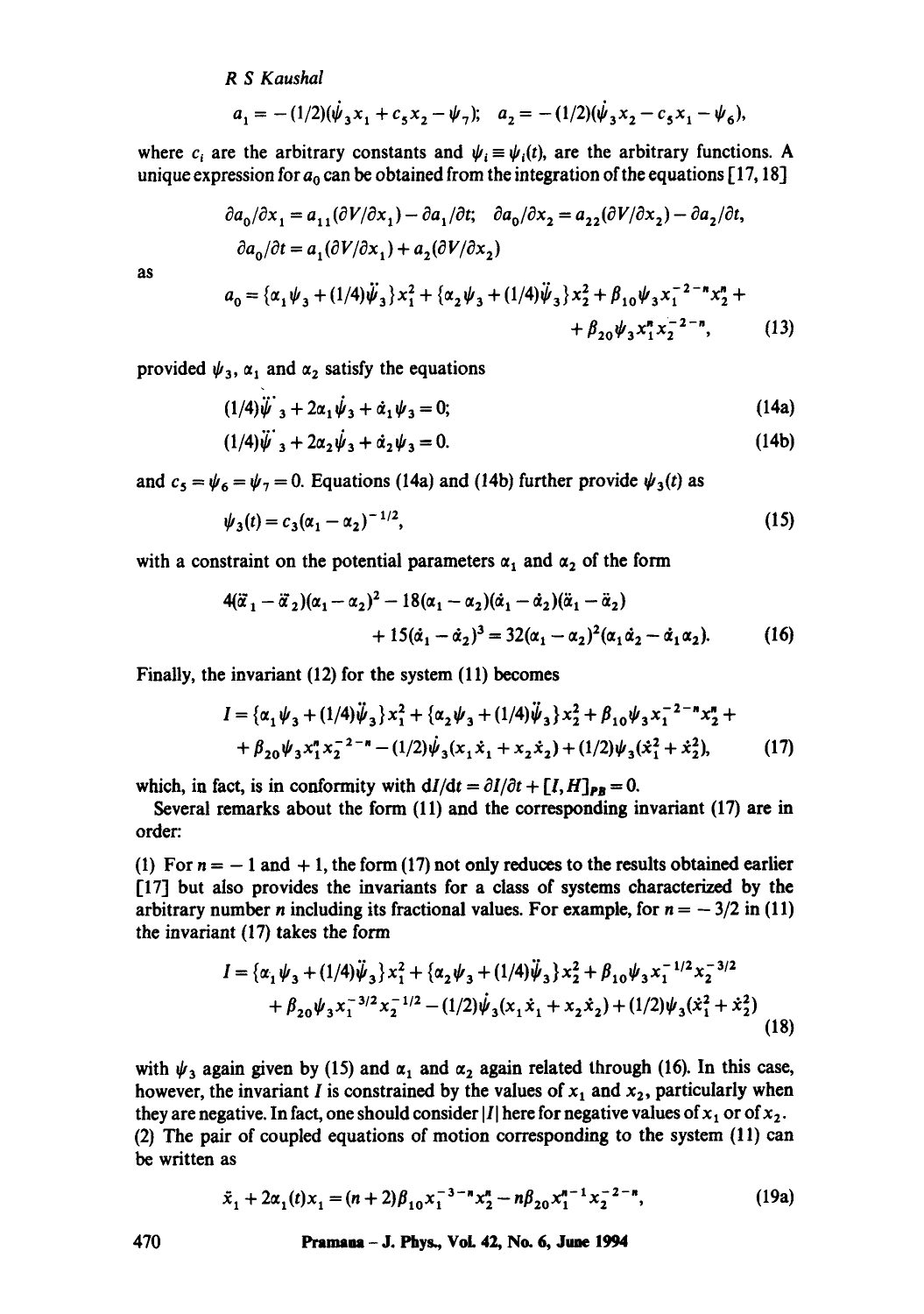*Time-dependent noncentral anharmonic oscillators* 

$$
\ddot{x}_2 + 2\alpha_2(t)x_2 = -n\beta_{10}x_1^{-2-n}x_2^{n-1} + (n+2)\beta_{20}x_1^n x_2^{-3-n}.\tag{19b}
$$

It is interesting to note that eqs (19a) and (19b) while providing a physically acceptable Hamiltonian structure also offer a Pinney type system [11] for  $n = 1$ . Further, these equations alongwith eqs (14) not only suggest a new class of time-dependent systems for any finite  $n$  but can also be regarded as a generalization of eqs (1) and (7) to higher space-dimensions. In this latter case  $\psi_3(t)$ , satisfying a pair of third-order equations (of, eq. (14)), can be considered as playing the role of an auxiliary variable (just like  $\rho(t)$  in one dimension).

(3) In order to get (7) from (6) the choice of  $m_1$  and  $m_2$  in terms of m seems rather ad hoc in the method of Ray and Reid; whereas here in the two-dimensional case there exists [17] a rationale for such a choice which, in fact, reflects the characteristic of the dynamical system (10).

(4) The invariant (17) is also obtained using other [20] methods and it can be expressed as

$$
I = \psi_3(t)H(t) + (1/4)d[\dot{\psi}_3(x_1^2 + x_2^2)]/dt - \dot{\psi}_3(x_1\dot{x}_1 + x_2\dot{x}_2)
$$
 (20)

where  $H(t)$  is the Hamiltonian corresponding to the system (11). Equation (20) implies that for  $\psi_3 = 0$ , the invariant I reduces to  $H(t)$  and  $\alpha_1$  and  $\alpha_2$  become time-independent (cf. eq. (14)).

To summarize, we mention that there exists a new class of time-dependent systems in two dimensions which not only possesses Hamiltonian structure and admits quadratic invariants but can also account for the fractional powers in the coupling terms. Further, there exists a rationale for the powers of the coupling terms in those systems. While all these features could be important in characterizing the new Ermakov-type systems, they are somehow not exhibited by some of the known systems like Pinney's equations. For the complete integrability of these systems, however, there is a need for one more invariant to exist [21]. Such studies with reference to higher order [22] (in momenta) invariants are in progress.

## **Acknowledgements**

The author wishes to record his sincere thanks to Dr D Parashar for several discussions and for critical reading of the manuscript. Several useful suggestions by the referee are gratefully acknowledged. Financial grant from UGC, New Delhi in the form of Research Scientist Scheme is also acknowledged.

#### **References**

- ['1] V Ermakov, *Univ. lzv. Kiev series III* 9, 1 (1880)
- ['2] J R Ray and J L Reid, *Phys. Lett.* A71 317 (1979)
- ['3] J R Ray and J L Reid, *Phys. Lett.* A74, 23 (1979)
- ['4] J R Ray and J L Reid, J. *Math. Phys.* 20, 2054 (1979)
- ['5] J L Reid and J R Ray, *J. Math. Phys.* 23, 503 (1982)
- [6] J L Reid and J R Ray, *J. Phys.* AI5, 2751 (1982)
- ['7] H Lewis and W Riesenfeld, J. *Math. Phys.* 10, 1458 (1969)
- ['8] M Lutzky, *Phys. Lett.* A71, 317 (1979); A78 301 (1980)
- ['9] R S Kaushal and H J Korsch, *J. Math. Phys.* 22 1904 (1981)
- [10"] P G L Leach, *Phys. Lett.* A158, 102 (1991)